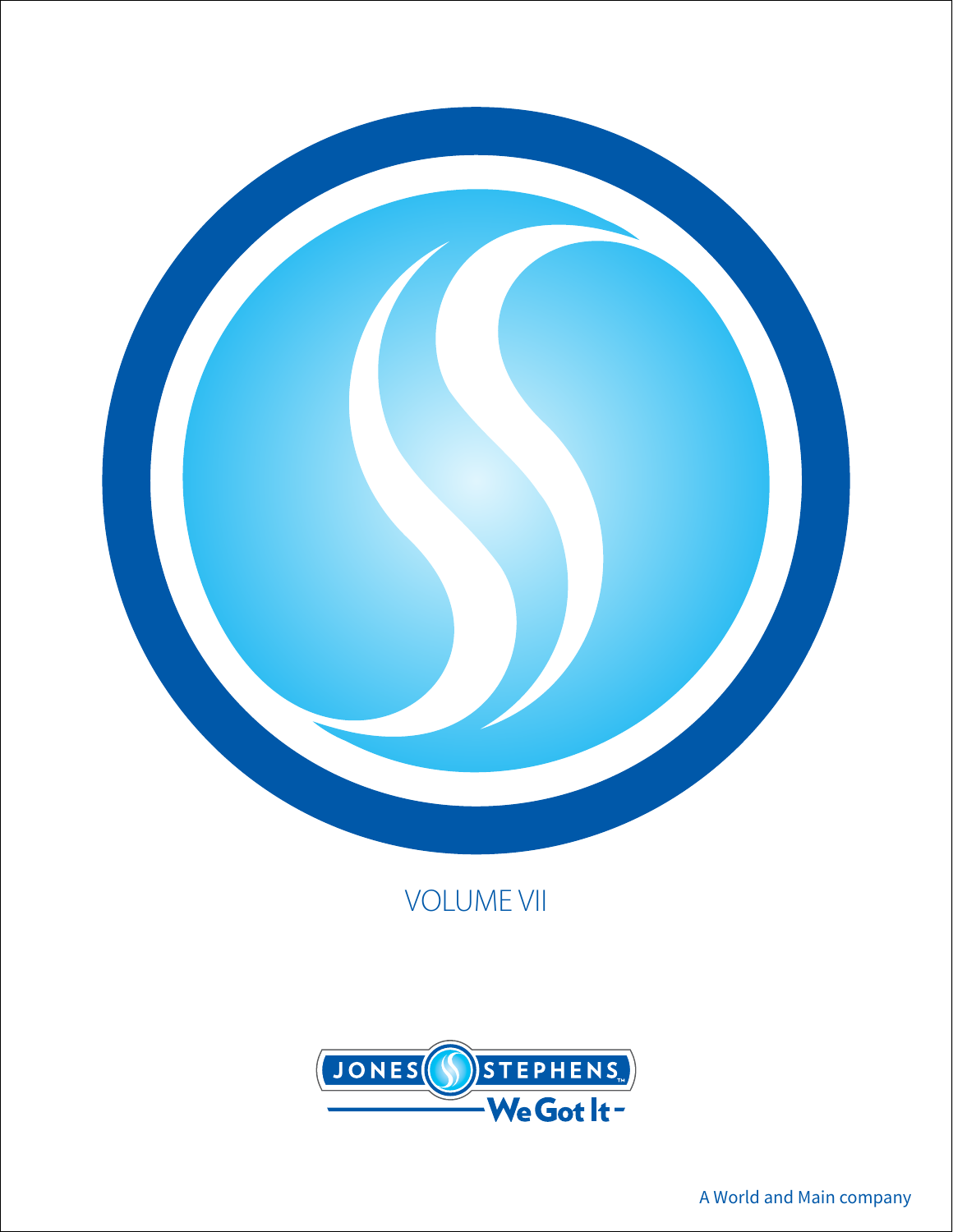

The Final Touch collection of decorative kitchen and bath accessories from Jones Stephens includes over 1,200 products ranging from escutcheons, strainers and drains to hose sprayers, diverter spouts and showerheads. This premier collection is offered in over 16 trend-forward colors and finishes designed and engineered to match all of today's popular kitchen and bath manufacturers' faucets and fixtures. We invite you to turn the pages and explore our expansive line of decorative accessories.



## FINISH SWATCHES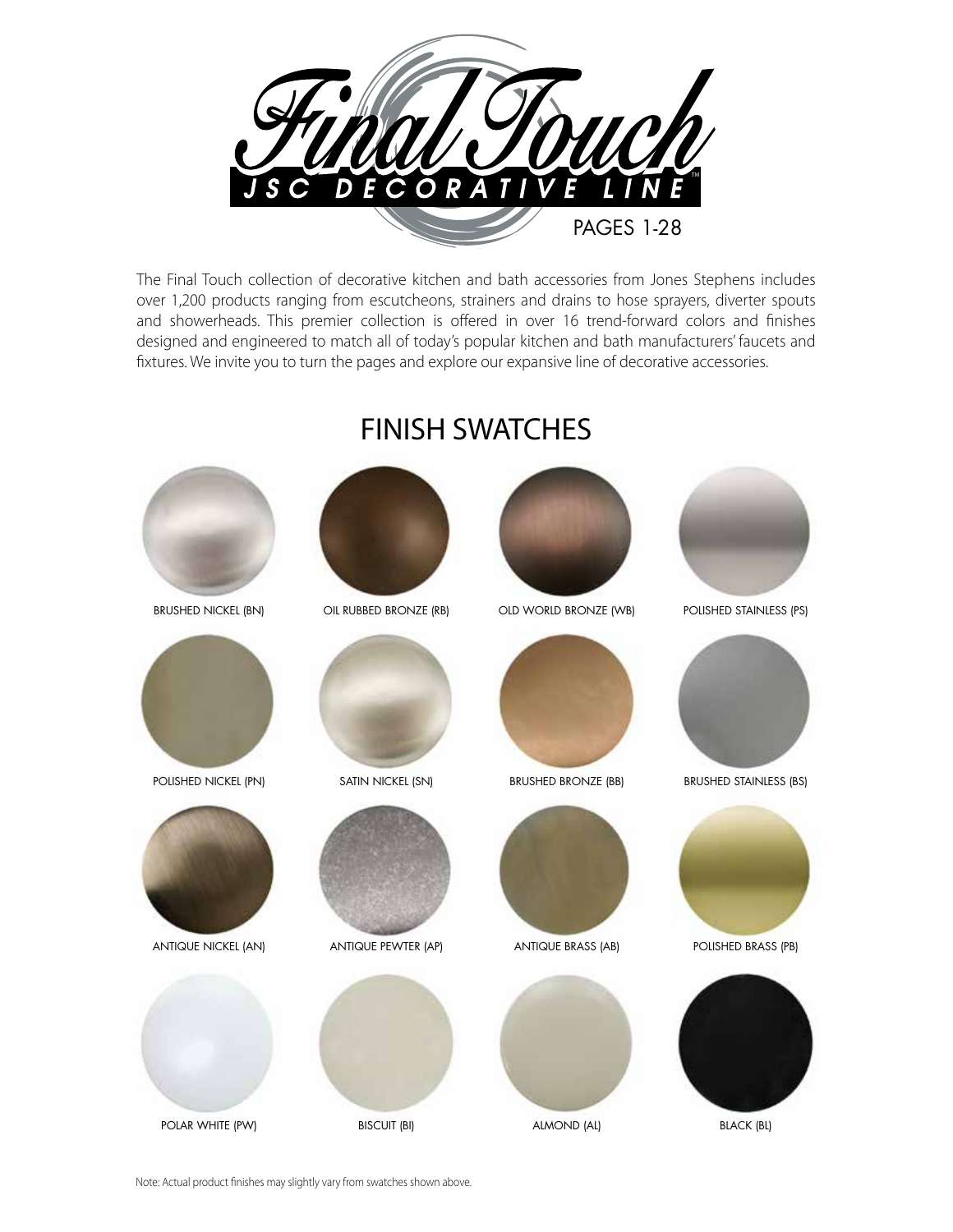| <b>SECTION A - DECORATIVE -Page 1</b><br>In the decorative section, you will find our FINAL TOUCH line of products. We offer a variety of decorative bath and kitchen items<br>available in eighteen special finishes.                                                                                                                                            |                          |
|-------------------------------------------------------------------------------------------------------------------------------------------------------------------------------------------------------------------------------------------------------------------------------------------------------------------------------------------------------------------|--------------------------|
| <b>SECTION B - SPECIALTIES AND REPAIR - Page 29</b><br>The Specialties and Repair section contains all of the items that you will need for your basic plumbing and repair needs.                                                                                                                                                                                  | B                        |
| <b>SECTION C - MISC. PLUMBING SPECIALTIES - Page 83</b><br>Our misc. plumbing specialties section covers a wide range of items from basic plumbing items such as water heater stands,<br>access panels and compression couplings to water meter boxes and pipe insulation.                                                                                        | H                        |
| <b>SECTION D - FITTINGS AND VALVES - Page 123</b><br>In the fittings and valves section you will find our large variety of brass fittings, nylon fittings, push on fittings, PEX fittings, ball valves and<br>much, much more.                                                                                                                                    | IJ                       |
| <b>SECTION E - COMMERCIAL / RESIDENTIAL PLASTICS - Page 169</b><br>This section is full of assembled coverall drains and cleanouts that have both plastic and metal spuds with a variety of different strainer<br>and cover diameters and finishes. You will also find residential plastics such as shower drains, roof drains and floor sinks.                   | E                        |
| <b>SECTION F - CAST IRON - Page 237</b><br>This section contains all of our cast iron products such as closet flanges, drains, "Code Blue" drains, and cleanouts.                                                                                                                                                                                                 |                          |
| <b>SECTION G - TOOLS - Page 273</b><br>Our tool section has hand tools, plumbing tools, cutting tools, shovels, measuring tools, caulk, chemicals and safety equipment.                                                                                                                                                                                           | G                        |
| <b>GASKETS AND COUPLINGS - Page 311</b><br>Here you will find our compression gaskets and no hub couplings.                                                                                                                                                                                                                                                       | <b>H&amp;I</b>           |
| <b>SECTION T: TUBULAR - Page 317</b><br>This section contains all of our chrome plated, rough brass, PVC and ABS plastic tubular products as well as lav drains and pop-up assemblies.                                                                                                                                                                            |                          |
| <b>PVC/DWV FITTINGS - Page 339</b><br>We offer a wide variety of PVC/DWV fittings including couplings, adapters, elbows, p-traps and bushings.                                                                                                                                                                                                                    | <b>PVC</b><br><b>DWV</b> |
| <b>BLACK AND GALVANIZED MALLEABLES/PIPE NIPPLES - Page 349</b><br>In this section you will find our black and galvanized malleable fittings, pipe nipples, readycut pipe and merchant couplings.                                                                                                                                                                  | BG                       |
| COPPER - Page 363<br>Our copper section contains a large variety of fittings including wrot/ACR fittings, forged brass/cast brass pressure fittings, wrot DWV solder<br>fittings, cast DWV solder fittings and cast brass flanges.                                                                                                                                | CF                       |
| <b>SECTION TS: JONES STEPHENS TOILET SEATS - Page 381</b><br>Jones Stephens toilet seats combine aesthetics with innovation, ensuring that they're of the highest quality. That's one reason we're a leading<br>manufacturer of commercial, residential, hospitality, and multi-family dwelling toilet seats.                                                     | <b>TS</b>                |
| <b>SECTION MRO: CONTRACTOR SPECIALTIES &amp; MRO PRODUCTS - Page 393</b><br>These pages carry more than the widest possible range of plumbing supplies. They include the products your customers typically need on the<br>jobsite, everyday items such as work lights and gloves, and trash bags, and extension cords, and locksets, and caulk, and so much more. | <b>MRO</b>               |
| <b>SECTION M: MERCHANDISING - Page 413</b><br>We have a wide range of merchandising displays to fit your needs. We have pea board, tilt bin, and free standing options available.                                                                                                                                                                                 | M                        |

*We have a wide range of merchandising displays to fit your needs. We have peg board, tilt bin, and free standing options available.*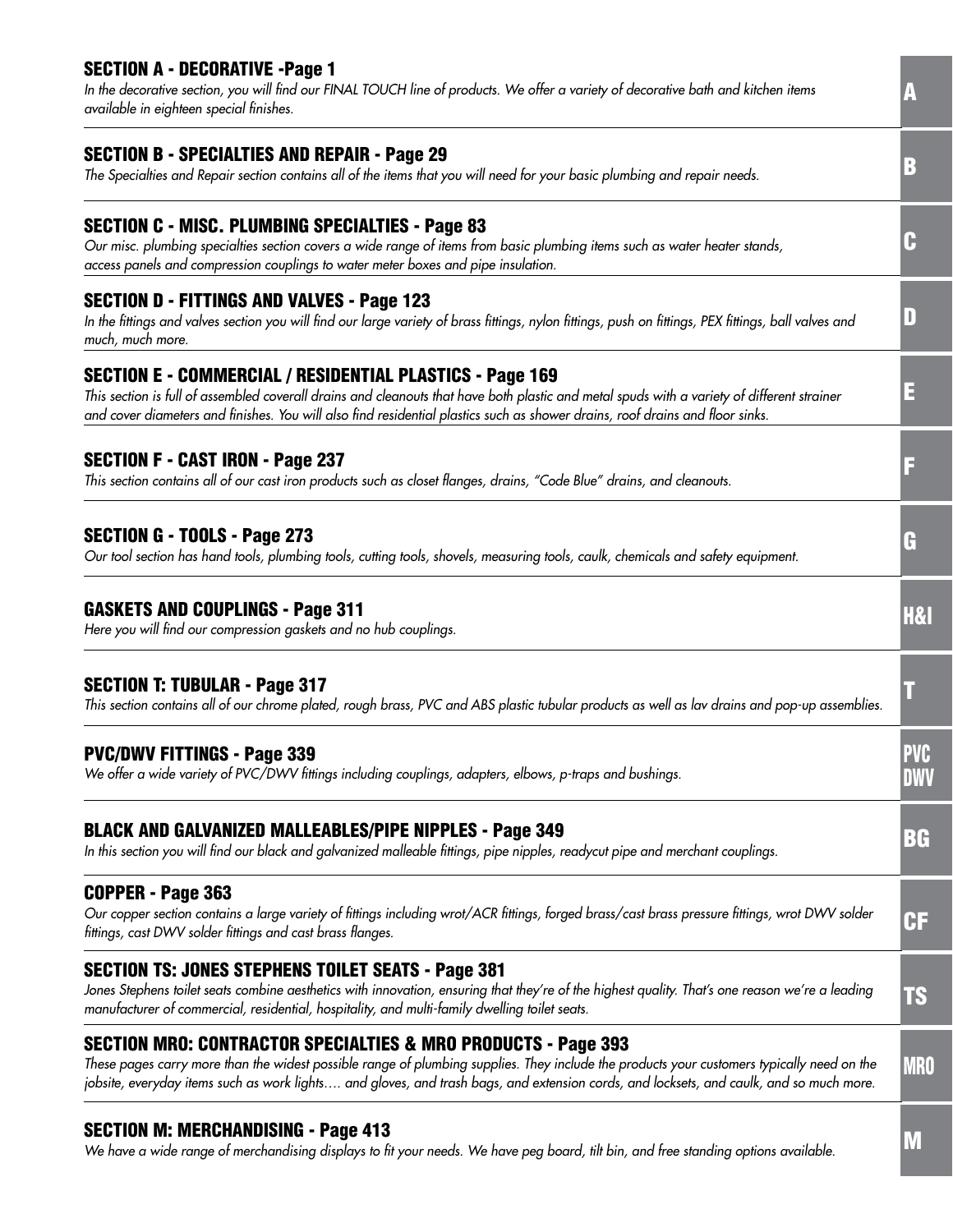# You Need It... We Got It



**CORE ITEMS** 

9 Specialty Categories - 1,300 Associated Items

## **You Need It.**

With over 18,000 SKU's, we understand that shopping Jones Stephens' catalog can be a little perplexing. In fact, we've heard it over and over and we took it to heart! We simplified your selection by identifying 134 CORE items that Jones Stephens HAS that you absolutely NEED! **We didn't get rid of anything**; we just simplified the buying process for you! We identified the core items that you are more than likely already buying and listed the associated items for each.

## **They Want It.**

Associated items are the every day items that not only you, but they (your customers) ask for. Here's an example: our C27150 – 1-½ Closet Spud is a core item which has 16 associated products. The associated list outlines other sizes and styles that maybe you didn't know Jones Stephens offers, but should have in stock.

### **We Got It.**

You already buy these core products, but unless you're buying from Jones Stephens, you probably can't get them all from ONE company. Jones Stephens offers a consolidation advantage with all 134 core items being competitively priced. With no minimums, fast shipping and the best customer service around, we're determined to make your customer experience with Jones Stephens a great one!

# *Save* **Time.** *Save* **Money.** *Save* **Freight.**  *We Got It* – Call **Jones Stephens**.

*You Need It*items are designated with our logo " $\mathbf{S}$ " throughout this catalog.